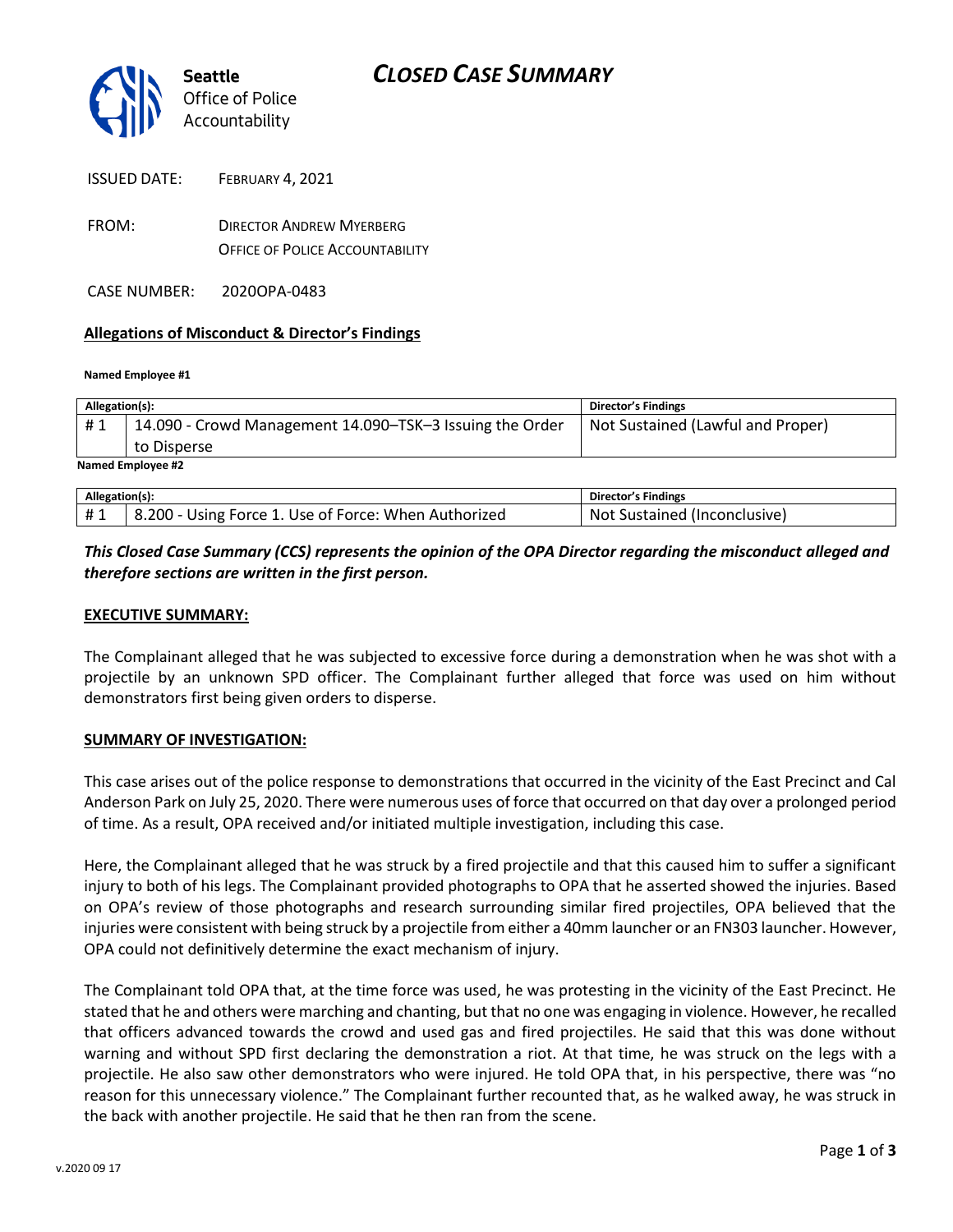# *CLOSED CASE SUMMARY*

OPA CASE NUMBER: 2020OPA-0483

The Complainant could not describe the officer who used force against him but believed that the officer was wearing a dark blue uniform. He also did not have the identities of any witnesses to the force, but he believed that others likely saw it. He indicated that he was near or at the front of the other demonstrators and, due to this, he thought it possible that the force was captured on at least one officer's Body Worn Video (BWV). The Complainant provided a description of himself and what he was wearing. Based on questioning from OPA, he acknowledged that he was holding a leaf blower that he was given by another demonstrator. He used that leaf blower to direct gas back towards the officers.

As part of its investigation, OPA reviewed BWV from the July 25 demonstration, as well as documentation that was generated by officers, including force reports and reviews. First, OPA verified that, on multiple occasions prior to any force being used, demonstrators were given dispersal orders through an amplified PA system. The orders were given by Named Employee #1 (NE#1). In addition, prior to any less-lethal tools being used – including the firing of projectiles, officers advanced towards the crowd, repeatedly stating "move back." The crowd was largely non-compliant and did not move back or disperse consistent with the orders. The BWV further indicated that, at the time less-lethal tools began to be used, a number of demonstrators within the crowd were throwing items at officers.

In order to locate the Complainant and to find the specific use of force, OPA reviewed the BWV of each of the officers who were assigned with either a 40mm launcher or a FN303. However, even after doing so and watching the deployments by those officers, OPA could not locate the Complainant or identify the force he described. OPA also watched video from other officers to see whether the Complainant could be located and, again, was unable to do so. OPA notes that the only SPD officers equipped with launchers during the demonstrations were assigned to SWAT and wore light gray uniforms, not the dark blue uniforms described by the Complainant.

OPA did observe that several officers from other law enforcement agencies – including the Bellevue Police Department (BPD) – were present at the demonstration. The BPD officers wore green uniforms. Several BPD officers possessed and deployed projectiles from launchers; however, like with the unknown SPD employee, OPA could not discern a deployment matching that described by the Complainant.

### **ANALYSIS AND CONCLUSIONS:**

### **Named Employee #1 - Allegation #1** *14.090 - Crowd Management 14.090–TSK–3 Issuing the Order to Disperse*

The Complainant alleged that officers used force on demonstrators without first providing any warning and absent an audible dispersal order.

SPD Policy 14.090-TSK-3 governs the issuance of orders to disperse. The policy sets forth the requirements for dispersal orders, including how to give the order, what to say, allowing a reasonable time for dispersal, and repeating the order if needed.

As discussed above, the BWV indicated that multiple dispersal warnings were given by NE#1 over an amplified PA system prior to force being used by officers. To the extent the Complainant was at or near the front of the crowd, as he contended, he would have been able to hear the dispersal orders based on OPA's analysis.

Accordingly, OPA finds that NE#1 complied with this policy and recommends that this allegation be Not Sustained – Lawful and Proper.



**Seattle** *Office of Police Accountability*